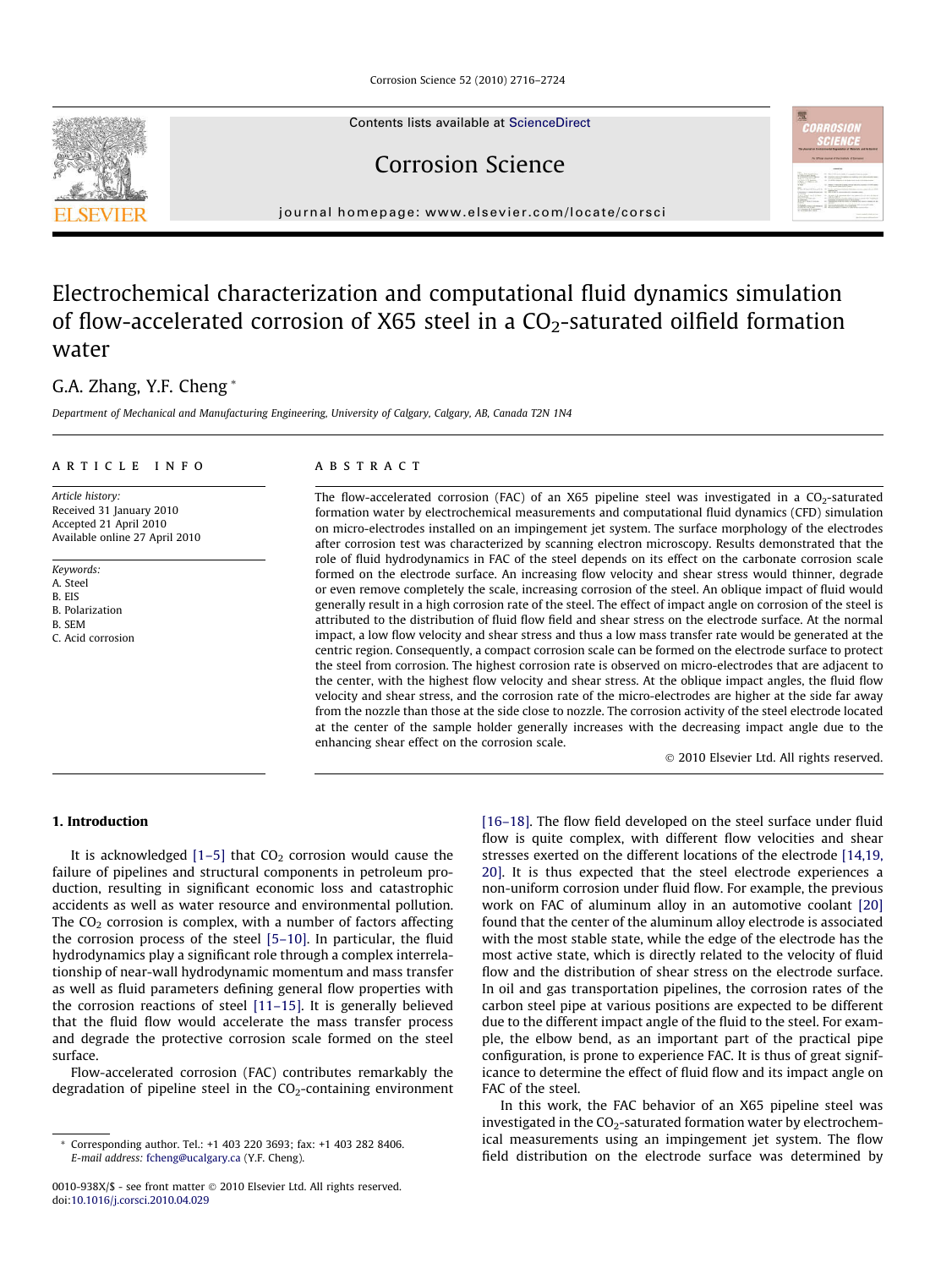<span id="page-1-0"></span>

Fig. 1. Schematic diagram of the experimental set-up of micro-electrodes under fluid impingement.

computational fluid dynamics (CFD) simulation. The surface morphology of the electrode after test was characterized by scanning electron microscopy (SEM). The role of fluid hydrodynamics in FAC of the steel was mechanistically determined.

## 2. Experimental

#### 2.1. Materials and solutions

The test specimens in this work were made of a X65 steel pipe, with a chemical composition (wt.%): C 0.04%, Si 0.2%, Mn 1.5%, P 0.011%, S 0.003%, Mo 0.02% and Fe balance. The pipe steel was cut and machined into micro-electrodes with an exposure area of 1 mm  $\times$  1 mm. Seven micro-electrodes were mounted in a holder by epoxy resin, and were arranged symmetrically in radial direction, as shown in Fig. 1. All micro-electrodes were electrically connected individually by copper wires to the measurement

## Table 1

|  | Ionic concentration of the formation water extracted from oil field. |  |  |  |  |  |  |  |  |
|--|----------------------------------------------------------------------|--|--|--|--|--|--|--|--|
|--|----------------------------------------------------------------------|--|--|--|--|--|--|--|--|

equipment. The electrodes were ground up to 1000 grit silicon carbide paper, rinsed with deionized water and degreased in acetone.

Test solution, simulating the formation water extracted from the oil and gas field, was made up from analytical grade reagents and deionized water, with a chemical composition shown in Table 1. The solution was deaerated by purging  $CO<sub>2</sub>$  gas (99.95%) for 4 h prior to test. The specimen holder containing micro-electrodes was then immersed into the solution while the  $CO<sub>2</sub>$  gas-purging was maintained to ensure an entire saturation throughout the test. The pH value of the  $CO<sub>2</sub>$ -saturated solution was 5.11.

All the tests were performed at room temperature (22 $\degree$ C) and atmospheric pressure.

### 2.2. Impingement jet test

An impingement jet system developed previously [\[20–23\]](#page-8-0) was used to conduct the FAC test. It consisted of a plexiglass chamber as a reservoir, a high pressure pump, flow velocity controller, sand concentration controller, stirrer and valves. An electrochemical cell was integrated with the test rig to enable in situ electrochemical measurements. The impact angle of the impinging fluid to working electrode, which was defined as the angle between the surface of the electrode and the fluid flow direction, can be adjusted conveniently. The total volume of the container for the bulk solution was 1 L, and the volume of the electrochemical test chamber where the electrode was installed was 150 mL.

### 2.3. Electrochemical measurements

Electrochemical measurements were conducted on a threeelectrode cell, where the steel micro-electrode was used as working electrode, a platinum ring as counter electrode and a saturated calomel electrode (SCE) as reference electrode, using a Solartron analytical 1280C electrochemical system. All electrochemical tests were performed on the steel electrode after 12 h of exposure in the solution in order to form a layer of iron carbonate scale. The present work showed that the formation of a  $FeCO<sub>3</sub>$  scale was feasible after 12 h of exposure, which was attributed to the increased corrosion rate of the steel in the flowing solution. The increasing  $Fe<sup>2+</sup>$ 

| lons                 | Na     | $-10$<br>$\overline{\mathbf{z}}$ | $M_{\text{min}}$<br>$m_{\mathcal{S}}$ | cα          | $\sim$ 1 $-$ | SO <sup>3</sup> | HCO <sub>2</sub> | Total ion<br>concentration |
|----------------------|--------|----------------------------------|---------------------------------------|-------------|--------------|-----------------|------------------|----------------------------|
| Concentration (mg/L) | 35,820 | 1152<br>1 J Z                    | 749                                   | COOF<br>ככש | 69,222       | 288             | 353              | 113.819                    |
|                      |        |                                  |                                       |             |              |                 |                  |                            |



Fig. 2. Schematic diagram of the test chamber where the micro-electrodes are installed at various impact angles (a)  $90^\circ$ , (b)  $60^\circ$  and (c)  $30^\circ$ .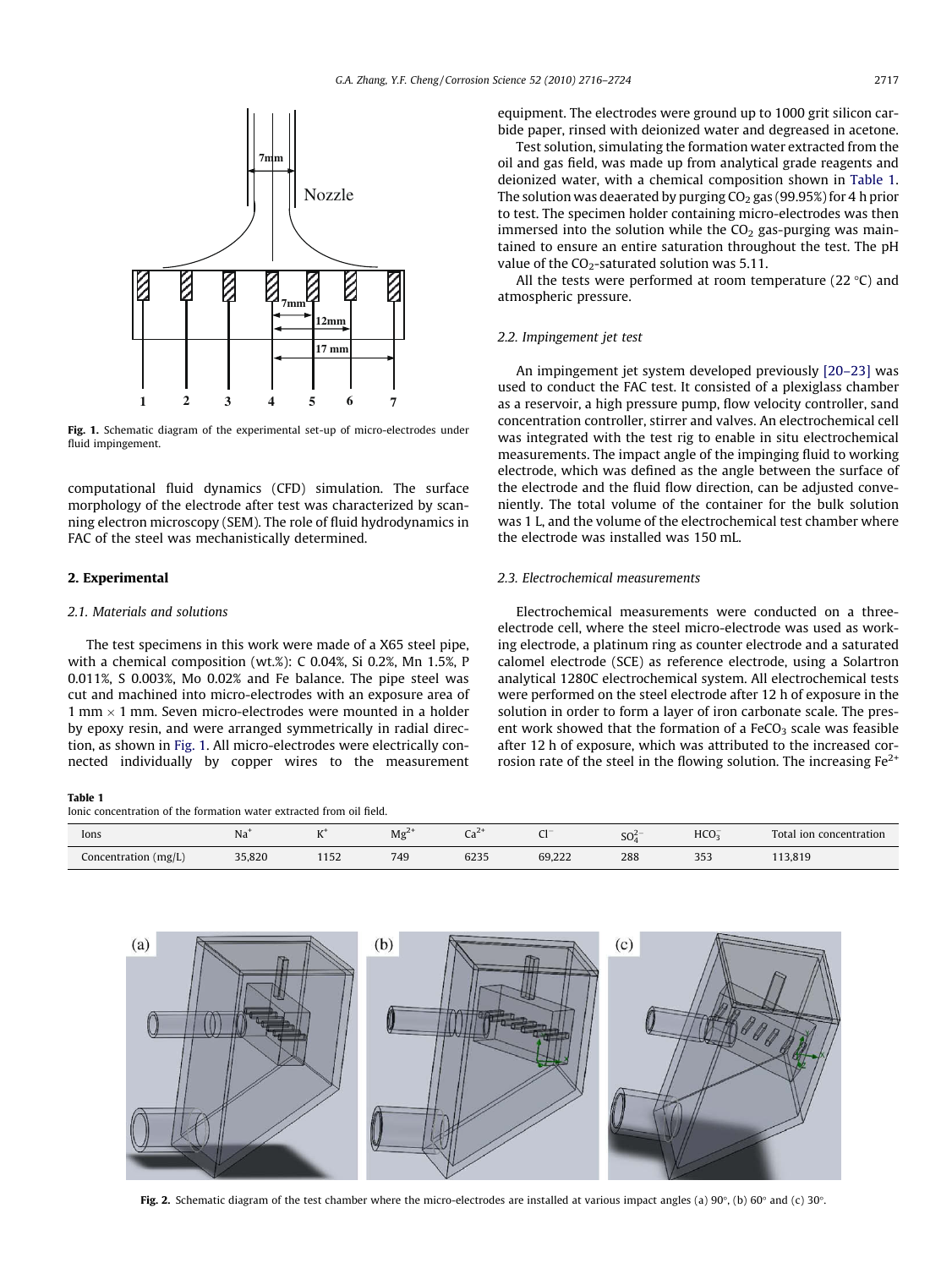concentration in the solution favoured the formation of iron carbonate scale.

Potentiodynamic scan was carried out at a potential sweep rate of 1 mV/s after the steel electrode reached a relatively steady state, which was indicated by a stable corrosion potential. It was usually considered as a steady state if the fluctuation of corrosion potential was less than 2–3 mV. Moreover, linear polarization measurement was conducted at a scan rate of 10 mV/min to determine corrosion rate of the steel, with a ±15 mV relative to corrosion potential. Electrochemical impedance spectroscopy (EIS) was measured at corrosion potential with a sinusoidal potential excitation of 10 mV in the frequency range from 20 kHz to 10 mHz.

## 2.4. Surface characterization

After electrochemical test, micro-electrodes were removed and rinsed with deionized water. The surface morphology of the electrode was observed by SEM (Model Philips XL30).

## 3. CFD simulation

The CFD simulation was performed using a commercial software package of Solidworks 2009. [Fig. 2](#page-1-0) shows the diagram of test chamber and micro-electrodes for the FAC test at various impact angles. The fluid was assumed to be incompressible, and a  $\kappa - \varepsilon$ turbulent model was used to numerically solve all simulation, where  $\kappa$  refers to the turbulent kinetic energy and  $\varepsilon$  refers to its local rate of dissipation. Turbulence intensity was set at 10%. The turbulent kinetic energy,  $\kappa$ , was set as 1 J/kg and the turbulent dissipation,  $\varepsilon$ , was 1 Wkg for simulation. The initial and boundary conditions for CFD simulation included:

- (1) Inlet: a flow of aqueous solution with a velocity of 3 m/s.
- (2) Outlet: an environment pressure of 101,325 Pa.
- (3) The grid resolution: 0.4 mm.
- (4) Solid wall: the wall could be approximately considered as an adiabatic wall with a roughness of  $10 \mu m$ , and the surface of electrode was also set at 10 um.
- (5) Flow type: turbulent flow as calculated.

## 4. Results

## 4.1. Polarization curves measurements

The polarization curves measured on the individual micro-electrodes at different impact angles are shown in Fig. 3, where polarization curves measured on micro-electrodes 5, 6 and 7 at the impact angel of 90° were not shown because these electrodes were symmetrical to micro-electrodes 1, 2 and 3, respectively. It is seen that all curves showed an actively controlled anodic process and a mass transfer-controlled cathodic process. When the impact angle changed, there was little effect on the anodic current density, while the cathodic current density changed remarkably. At the normal impact, i.e., the normal angle was  $90^{\circ}$ , there was the smallest cathodic current density on electrode 4, which was located at the center of the holder. From micro-electrodes 1, which was on the edge of the holder, to micro-electrode 3 that was adjacent to the center, the cathodic current density increased. At an impact angle of  $60^\circ$ , there was a higher cathodic current density on electrodes that were away from the nozzle, e.g., micro-electrodes 1, 2 and 3, and a lower cathodic current density on those that were close to the nozzle, e.g., micro-electrodes 5, 6 and 7, with the highest and lowest cathodic current densities on micro-electrodes 3 and 7, respectively. When the impact angle decreased to 30°, the cathodic current density of the electrodes that were far away from the nozzle further increased, while those close to nozzle decreased.



Fig. 3. Polarization curves measured on the individual micro-electrodes at various impact angles with a flow velocity of 3 m/s.

[Fig. 4](#page-3-0) shows the corrosion rates of the micro-electrodes at different impact angles determined by the linear polarization resistance measurements. The quite high corrosion rate on the order of magnitude of mA/ $cm<sup>2</sup>$  is due to the enhancing effect of fluid impact on the electrode. At an impact angle of  $90^{\circ}$ , the lowest and highest corrosion rates were observed on micro-electrode 4 and micro-electrodes 3 and 5, respectively, which were located at the

<span id="page-2-0"></span>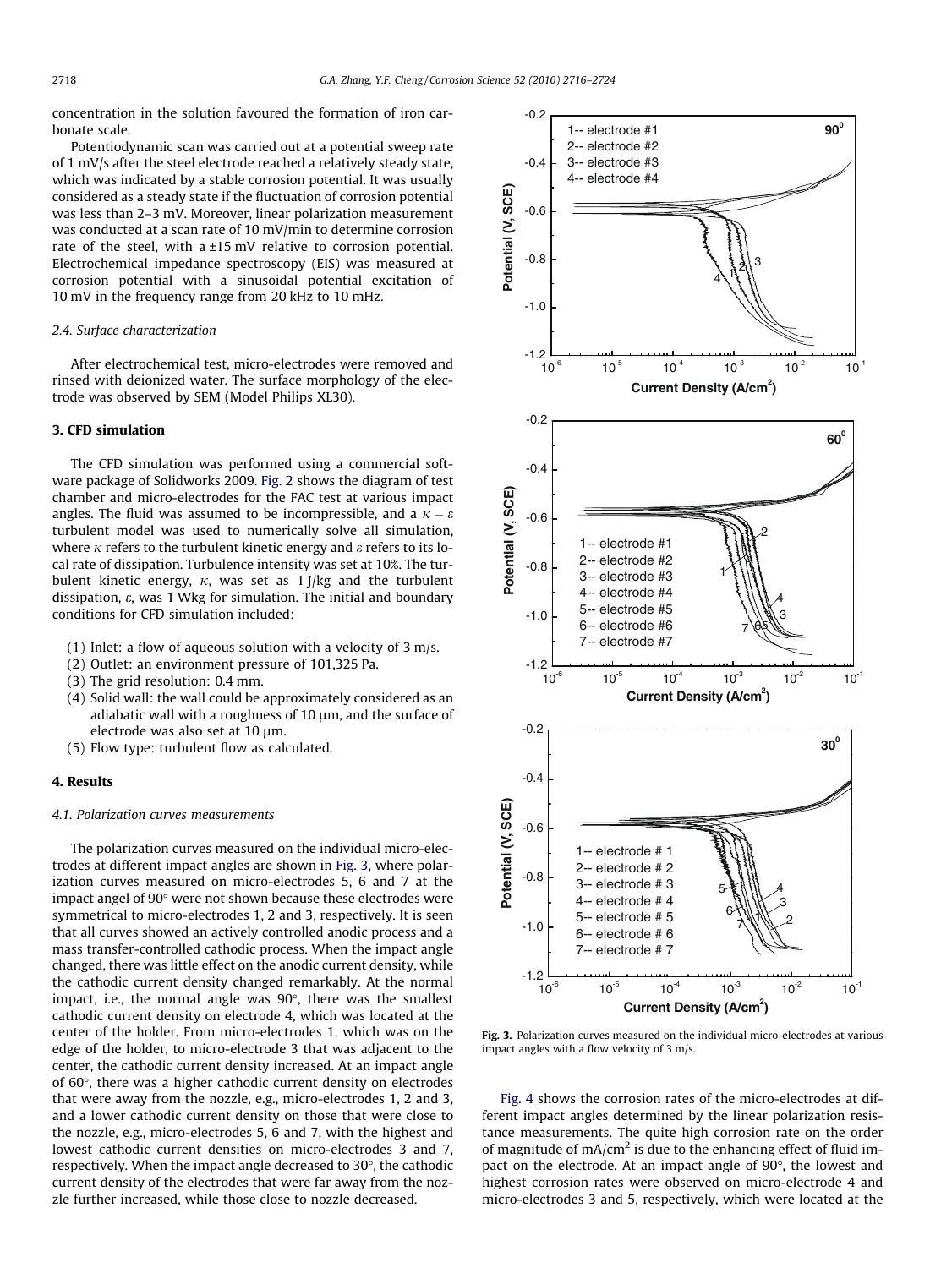<span id="page-3-0"></span>

Fig. 4. Corrosion rates of the individual micro-electrodes at various impact angles with a flow velocity of 3 m/s.

center of the holder and adjacent to the center. With the electrodes far away from the center, the corrosion rate decreased. At the impact angle of  $60^\circ$ , the highest corrosion rate was observed on micro-electrode 3 that was next to the center at the side away from the nozzle. The corrosion rates of the micro-electrodes away from the nozzle were higher than those at the side close to nozzle. When the impact angle was  $30^{\circ}$ , the corrosion rates of the micro-electrodes followed the identical pattern to those determined at an angle of  $60^\circ$ . However, the highest corrosion rate increased with the decrease of the impact angle.

#### 4.2. Electrochemical impedance spectroscopy measurements

The EIS plots measured on the individual micro-electrodes at different impact angles are shown in Fig. 5. Similarly, the EIS measured on micro-electrodes 5, 6 and 7 at the impact angel of  $90^\circ$  were not shown because they were symmetrical to micro-electrodes 1, 2 and 3, respectively. It is seen that there was an identical feature of all plots, i.e., one depressed capacitive semicircle in the high frequency range and one inductive semicircle in the low frequency range. While the high-frequency capacitive semicircle is attributed to the interfacial charge-transfer reaction, the inductive semicircle at low frequency is usually related to the adsorbed intermediate product formed during dissolution of the steel [\[24,25\].](#page-8-0)

At the impact angle of 90°, there was a largest and smallest capacitive semicircle, which represents the charge-transfer resistance, on micro-electrodes 4 and 3, respectively. At an impact angle of  $60^{\circ}$ , the small semicircles were observed on micro-electrodes away from the nozzle, with the smallest semicircle on micro-electrode 3. For those close to the nozzle, there were generally large semicircles, with the largest one on electrode 7. When the impact angle decreased to  $30^{\circ}$ , the size of the semicircles far away from the nozzle further decreased, and those that were close the nozzle increased.

To analyze and derive the impedance parameters, an electrochemical equivalent circuit shown in [Fig. 6](#page-4-0) was used. The values of the fitted impedance parameters are listed in [Table 2](#page-4-0). It is seen that, for micro-electrode 4, the charge-transfer resistance decreased with the decreasing impact angle, indicating that a decrease of the fluid impact angle would increase the corrosion rate of the steel electrode.

## 4.3. CFD simulation

[Fig. 7](#page-5-0) shows the cross-sectional and surface views of the CFD simulation of fluid flow field exerted on the electrodes at various



Fig. 5. EIS plots measured on the individual micro-electrodes at various impact angles with a flow velocity of 3 m/s.

impact angles with a fluid flow velocity of 3 m/s. It is seen that, at an impact angle of  $90^\circ$ , the flow field is center-symmetrical, with the lowest velocity of about 1 m/s in the centric region, and the highest velocity of 2.3 m/s at micro-electrode 3 and 5 that were located adjacent to the center. When the electrode was further away from the center, the flow velocity decreased.

When the impact angle was  $60^\circ$ , the flow field was not symmetric. A high flow velocity was observed on micro-electrodes 2, 3 and 4 that were away from the nozzle, with the highest flow velocity of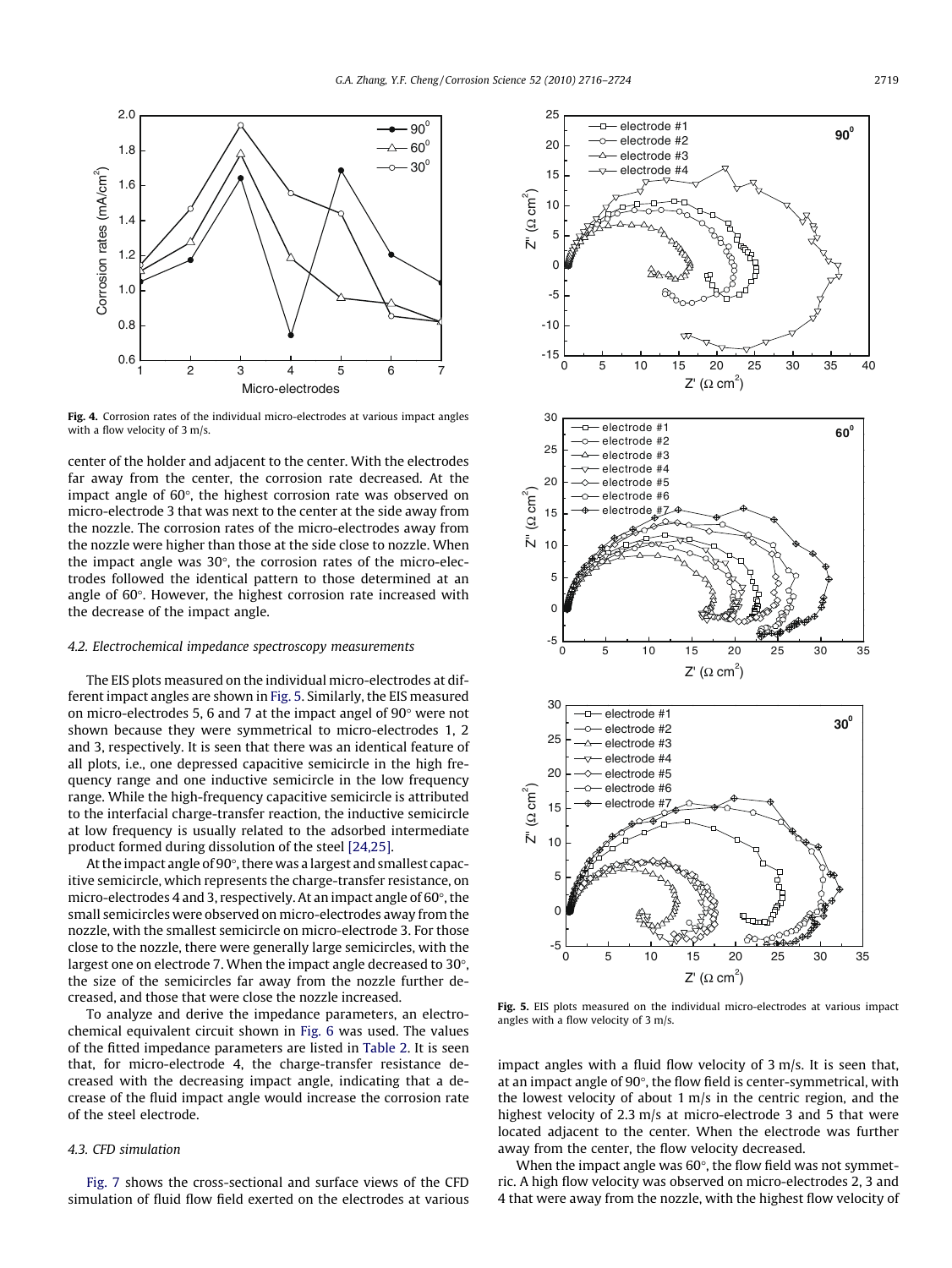<span id="page-4-0"></span>

Fig. 6. Electrochemical equivalent circuit for fitting the experimental impedance data, where  $R_s$  is solution resistance, CPE is constant phase element,  $R_{ct}$  is chargetransfer resistance,  $R_L$  is inductance resistance, and  $L$  is inductance.

about 2.5 m/s on electrode 3. At the side close to nozzle, there was a low velocity, with the lowest velocity of 0.6 m/s on electrode 7 that was located at the outmost from the center.

With a further decrease of the impact angle to  $30^\circ$ , the flow field distribution was asymmetrical too. Similar to the impact angle of  $60^\circ$ , the high flow velocity was observed on electrodes 2, 3 and 4. The highest velocity of 2.8 m/s was observed on electrode 3 and the lowest velocity of 0.3 m/s on electrode 7.

[Fig. 8](#page-6-0) shows the distribution of shear stress on the electrode surfaces at various impact angles. At an impact angle of  $90^\circ$ , the shear stress was distributed symmetrically. A low shear stress region was observed at the center, and the largest shear stress on electrodes 3 and 5 that were adjacent to the center. When the impact angle decreased to  $60^{\circ}$ , the shear stresses on the electrodes that were away from the nozzle were higher than those at the side close to nozzle. The highest shear stress was observed on electrode 3. With far away from the center, the electrodes had a decreasing shear stress. When the impact angle was  $30^{\circ}$ , the largest shear stress was observed at the center.

#### 4.4. SEM surface morphology characterization

[Fig. 9](#page-7-0) shows the SEM views of the surface morphologies of the micro-electrodes after FAC test at the impact angle of 90°. The morphologies of the electrodes after test at the impact angles of 30 and  $60^\circ$  were quite similar to that tested at  $90^\circ$ . Only the SEM views tested at 90° were present to simplify the presentation of the results. It is seen that corrosion product scale was observed on all the electrode surfaces. The corrosion scale formed on electrode 3 was not compact, while that on electrode 4, which was

| а<br>,<br>ш<br>п |  |
|------------------|--|
|                  |  |

| Electrochemical parameters fitted from the measured EIS data. |  |
|---------------------------------------------------------------|--|
|---------------------------------------------------------------|--|

located at the center, was much more compact. The compactness of the corrosion scales on electrodes 1 and 2 were in between.

## 5. Discussion

#### 5.1. Corrosion electrochemistry in  $CO<sub>2</sub>$ -saturated formation water

It is acknowledged [\[26\]](#page-8-0) that, when  $CO<sub>2</sub>$  dissolves into water, carbonic acid will form, which is more corrosive to carbon steel than a completely dissociated acid at the same pH value. The cathodic reactions during corrosion of carbon steel in the  $CO<sub>2</sub>$ -saturated formation water include:

| $2H^+ + 2e \rightarrow H_2$ |  |  |
|-----------------------------|--|--|
|                             |  |  |

| $2H_2CO_3 + 2e \rightarrow 2HCO_3^- + H_2$ |  |  |
|--------------------------------------------|--|--|
|--------------------------------------------|--|--|

$$
2\text{HCO}_3^- + 2\text{e} \to 2\text{CO}_3^{2-} + \text{H}_2 \tag{3}
$$

$$
2H_2O + 2e \rightarrow 2OH^- + H_2 \tag{4}
$$

The dominant cathodic reaction depends on the pH of the solu-tion [\[5\]](#page-8-0). At a low pH value, the  $H^+$  reduction is the dominant cathodic process because of the high concentration of H<sup>+</sup>. When pH increases to 4-6, the direct reductions of  $HCO<sub>3</sub><sup>-</sup>$  and  $H<sub>2</sub>CO<sub>3</sub>$  become important due to the decreasing  $H^+$  concentration in  $CO_2-H_2O$  system [\[24\].](#page-8-0) At a high overpotential, the dominant cathodic reaction changes to the direct reduction of water. The mass transfercontrolled cathodic reactions, as indicated in the polarization curves in [Fig. 3,](#page-2-0) show the diffusion of the reactants to the electrode/solution interface. Under fluid flow, the flow field exerted on the electrode surface would affect the mass transfer process of cathodic reactants, and then the corrosion reaction of the steel.

The anodic reaction in  $CO<sub>2</sub>$  corrosion of the steel is primarily the dissolution of steel through steps:

| $Fe + H_2O \rightleftharpoons FeOH_{ads} + H^+ + e$ | (5) |  |
|-----------------------------------------------------|-----|--|
|-----------------------------------------------------|-----|--|

```
FeOH<sup>+</sup> + e (6)
```
 $FeOH^{+} + H^{+} \rightleftharpoons Fe^{2+} + H_{2}O$  (7)

It has been suggested [\[27\]](#page-8-0) that the dissolution of Fe in the  $CO<sub>2</sub>$ -saturated solution follows a consecutive mechanism with the adsorbed intermediate product (FeOH)<sub>ads</sub>. The presence of an inductive semicircle at low frequency of EIS plots [\(Fig. 5\)](#page-3-0) indicates the adsorbed intermediate product on the electrode surface. Since

|             | electrochemical parameters netea from the measured els data.  |                                                                                    |                  |                                           |                                    |                         |
|-------------|---------------------------------------------------------------|------------------------------------------------------------------------------------|------------------|-------------------------------------------|------------------------------------|-------------------------|
| Electrodes  | $R_s$ ( $\Omega$ cm <sup>2</sup> )                            | $Y_0$ ( $\times$ 10 <sup>-3</sup> $\Omega^{-1}$ cm <sup>-2</sup> s <sup>-n</sup> ) | $\boldsymbol{n}$ | $R_{\rm ct}$ ( $\Omega$ cm <sup>2</sup> ) | $R_L$ ( $\Omega$ cm <sup>2</sup> ) | L (H cm <sup>-2</sup> ) |
|             | Impact angle = $90^\circ$ , flow velocity = 3 m/s             |                                                                                    |                  |                                           |                                    |                         |
| Electrode 1 | 0.44                                                          | 2.5                                                                                | 0.90             | 24.73                                     | 56.17                              | 514.6                   |
| Electrode 2 | 0.44                                                          | 2.7                                                                                | 0.90             | 22.12                                     | 20.08                              | 256.2                   |
| Electrode 3 | 0.45                                                          | 3.2                                                                                | 0.92             | 15.82                                     | 36.99                              | 262.1                   |
| Electrode 4 | 0.46                                                          | 2.1                                                                                | 0.90             | 34.87                                     | 10.62                              | 435.2                   |
|             | Impact angle = $60^\circ$ , flow velocity = 3 m/s             |                                                                                    |                  |                                           |                                    |                         |
| Electrode 1 | 0.43                                                          | 4.3                                                                                | 0.94             | 23.40                                     | 42.56                              | 274.4                   |
| Electrode 2 | 0.44                                                          | 5.2                                                                                | 0.93             | 20.37                                     | 34.52                              | 195.4                   |
| Electrode 3 | 0.44                                                          | 3.1                                                                                | 0.94             | 17.21                                     | 25.45                              | 186.4                   |
| Electrode 4 | 0.45                                                          | 1.8                                                                                | 0.95             | 21.92                                     | 43.54                              | 234.3                   |
| Electrode 5 | 0.46                                                          | 1.8                                                                                | 0.94             | 27.15                                     | 54.43                              | 254.4                   |
| Electrode 6 | 0.44                                                          | 1.9                                                                                | 0.94             | 28.09                                     | 64.79                              | 375.5                   |
| Electrode 7 | 0.45                                                          | 2.1                                                                                | 0.95             | 31.69                                     | 82.36                              | 237.6                   |
|             | Impact angle = $30^{\circ}$ , flow velocity = $3 \text{ m/s}$ |                                                                                    |                  |                                           |                                    |                         |
| Electrode 1 | 0.43                                                          | 3.2                                                                                | 0.88             | 24.83                                     | 22.13                              | 436.4                   |
| Electrode 2 | 0.45                                                          | 7.5                                                                                | 0.88             | 17.71                                     | 57.00                              | 283.1                   |
| Electrode 3 | 0.42                                                          | 8.2                                                                                | 0.90             | 13.36                                     | 23.61                              | 133.8                   |
| Electrode 4 | 0.44                                                          | 7.8                                                                                | 0.90             | 16.70                                     | 19.08                              | 158.7                   |
| Electrode 5 | 0.45                                                          | 8.5                                                                                | 0.86             | 18.05                                     | 22.64                              | 382.3                   |
| Electrode 6 | 0.47                                                          | 1.6                                                                                | 0.95             | 30.42                                     | 66.94                              | 447.8                   |
| Electrode 7 | 0.42                                                          | 2.2                                                                                | 0.95             | 31.66                                     | 66.34                              | 666.9                   |
|             |                                                               |                                                                                    |                  |                                           |                                    |                         |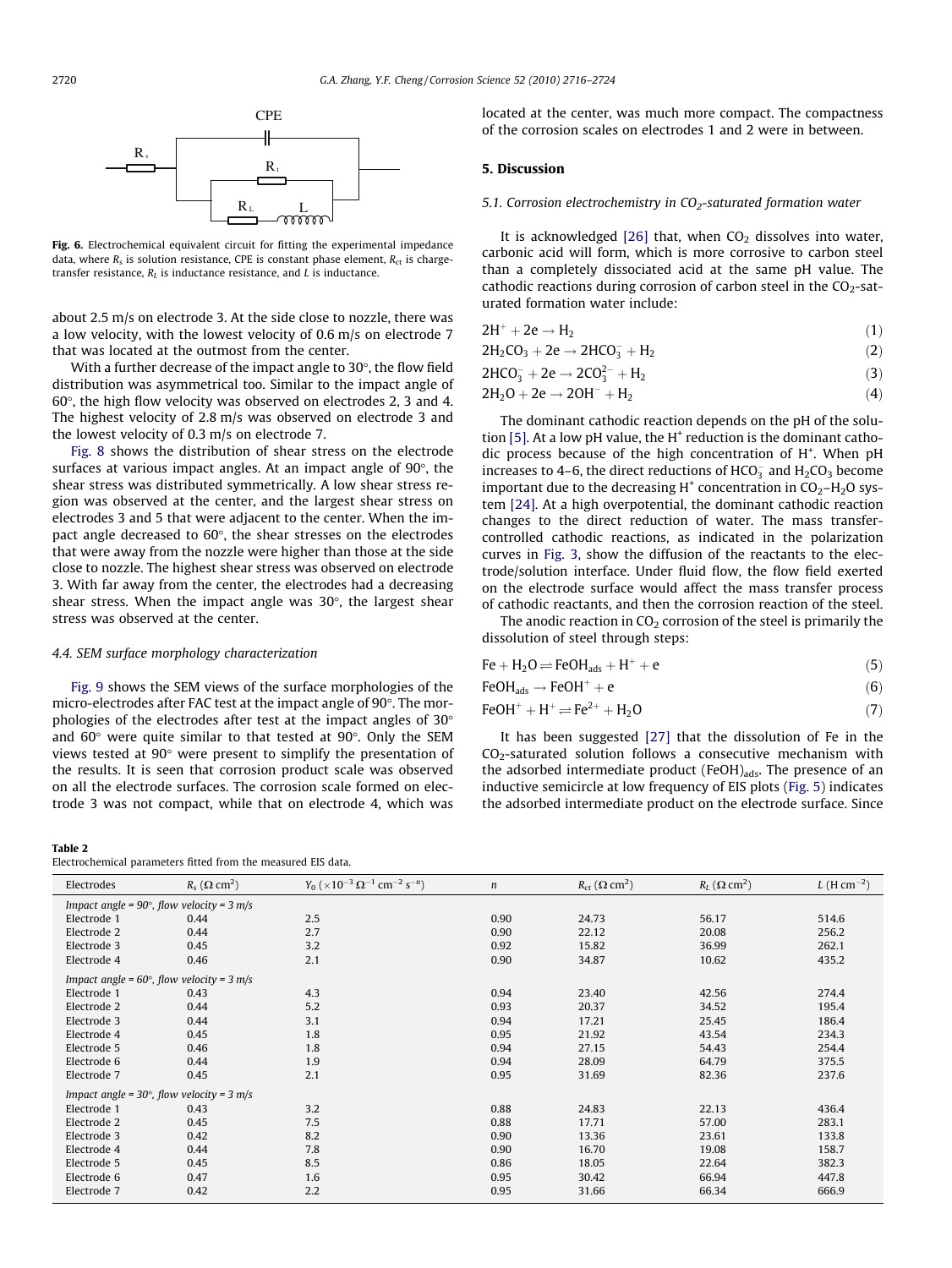<span id="page-5-0"></span>

Fig. 7. Fluid flow field distribution on the micro-electrodes at different impact angles with a flow velocity of 3 m/s: (a) 90°, (b) 60° and (c) 30°.

the anodic process is controlled by an activation mechanism, rather than the mass transfer step, there is little influence of the flow field on the anodic reaction process, as shown in the measured polarization curves in [Fig. 3.](#page-2-0)

During corrosion of the steel, the corrosion scale  $FeCO<sub>3</sub>$  would form on the steel surface either by a super-saturation to exceed the solubility product of the scale or by an electrochemical oxidation of Fe: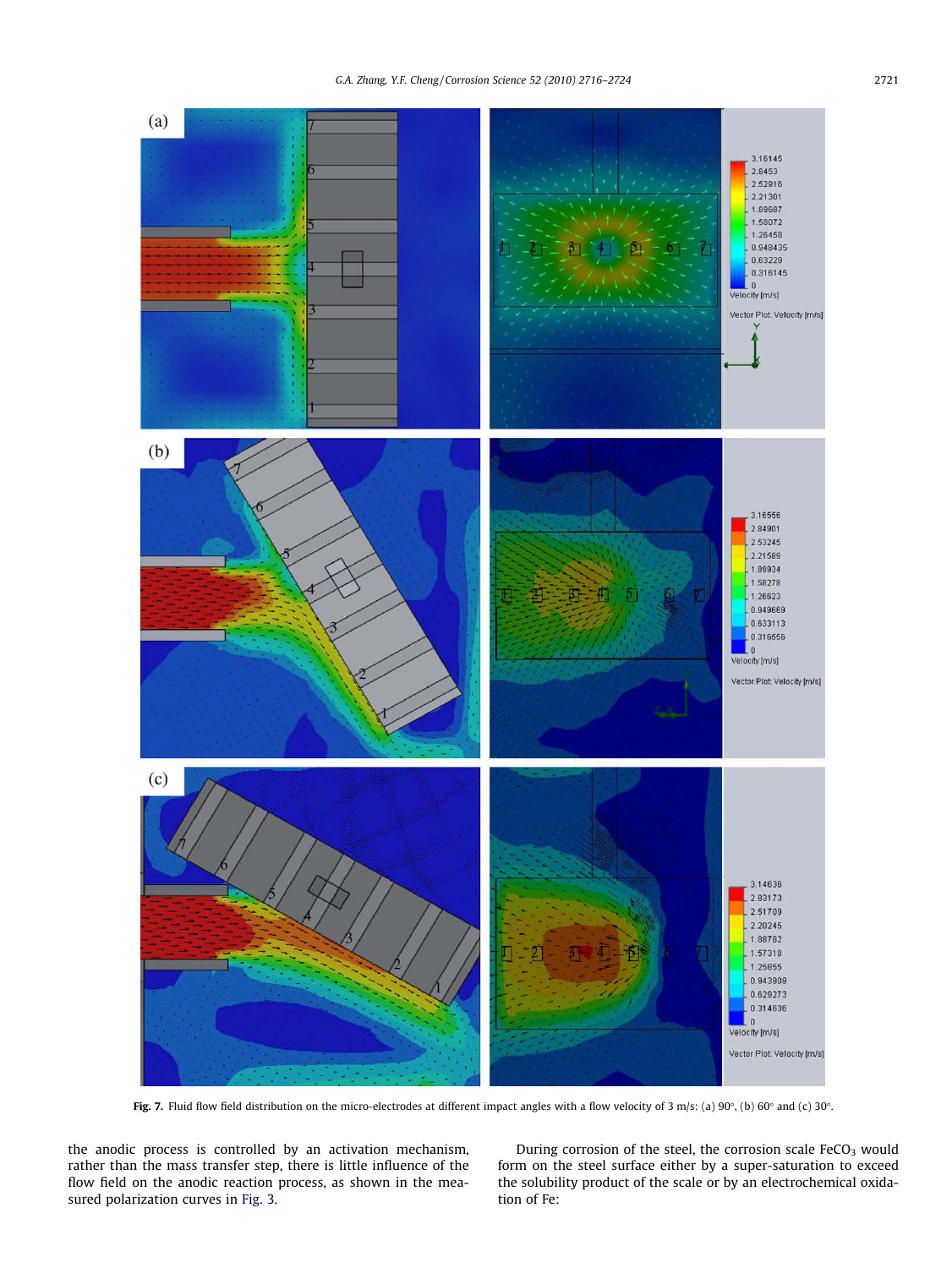<span id="page-6-0"></span>

Fig. 8. Shear stress distribution on the micro-electrodes at different impact angles with a flow velocity of 3 m/s: (a) 90°, (b) 60° and (c) 30°.

| $\text{Fe}^{2+} + \text{CO}_3^{2-} \rightarrow \text{FeCO}_3$ | (8) |
|---------------------------------------------------------------|-----|
| $Fe + HCO3 + e \rightarrow FeCO3 + H$                         | (9) |

The FeCO<sub>3</sub> scale would provide somewhat protection to the steel substrate by a blocking effect. Other's work confirmed the formation of FeCO<sub>3</sub> scale on the steel surface at room temperature and atmospheric pressure [\[28\].](#page-8-0) They found that the product scale actually consists of both FeCO<sub>3</sub> and Fe<sub>3</sub>C. Under fluid flow, the corrosion scale is degraded or even completely removed by the impact of fluid. It is thus expected that the flow field would affect the morphology, structure and the protectiveness of the scale. As seen in [Fig. 9](#page-7-0), the surface morphologies of the scales formed on various micro-electrodes show quite different compactness that under different flow fields.

## 5.2. Effect of fluid hydrodynamics on  $CO<sub>2</sub>$  corrosion of the steel

The CFD simulation indicates that there are quite different flow velocities and shear stresses at different regions along the radial direction under a normal impact of the fluid. The present simulat-

ing results are consistent with others' obtained previously [\[17,18\].](#page-8-0) The electrode under the impinging flow is generally divided into four regions: a central laminar region, a transition region, a wall jet region, and a boundary layer region [\[29\].](#page-8-0) In the centric region where the micro-electrode 4 is located, the flow is essentially laminar on the electrode surface, and the principal velocity component is changing from axial to radial, with a stagnation point at the center. The shear stress, which is the isothermal loss due to fluid friction resulting from contact with a stationary wall, is low at this region, as demonstrated in [Figs. 7a and 8a](#page-5-0).

With an increase of the radial distance to transition region, the fluid flow velocity increases rapidly and a maximum of velocity emerges at  $\frac{x}{d} \approx 1$  (x is the radial distance from the center of the electrode and d is diameter of the nozzle). The shear stress increases to a maximum value, accompanying with the enhancement of the turbulence intensity over the electrode surface. The flow pattern is featured with a high turbulence, a large velocity gradient at the electrode surface, and a high shear stress. Thus, the transition region is of primary interest for studying fluid flow effects on corrosion in high turbulence areas. In this work, micro-electrodes 3 and 5 are located in this region.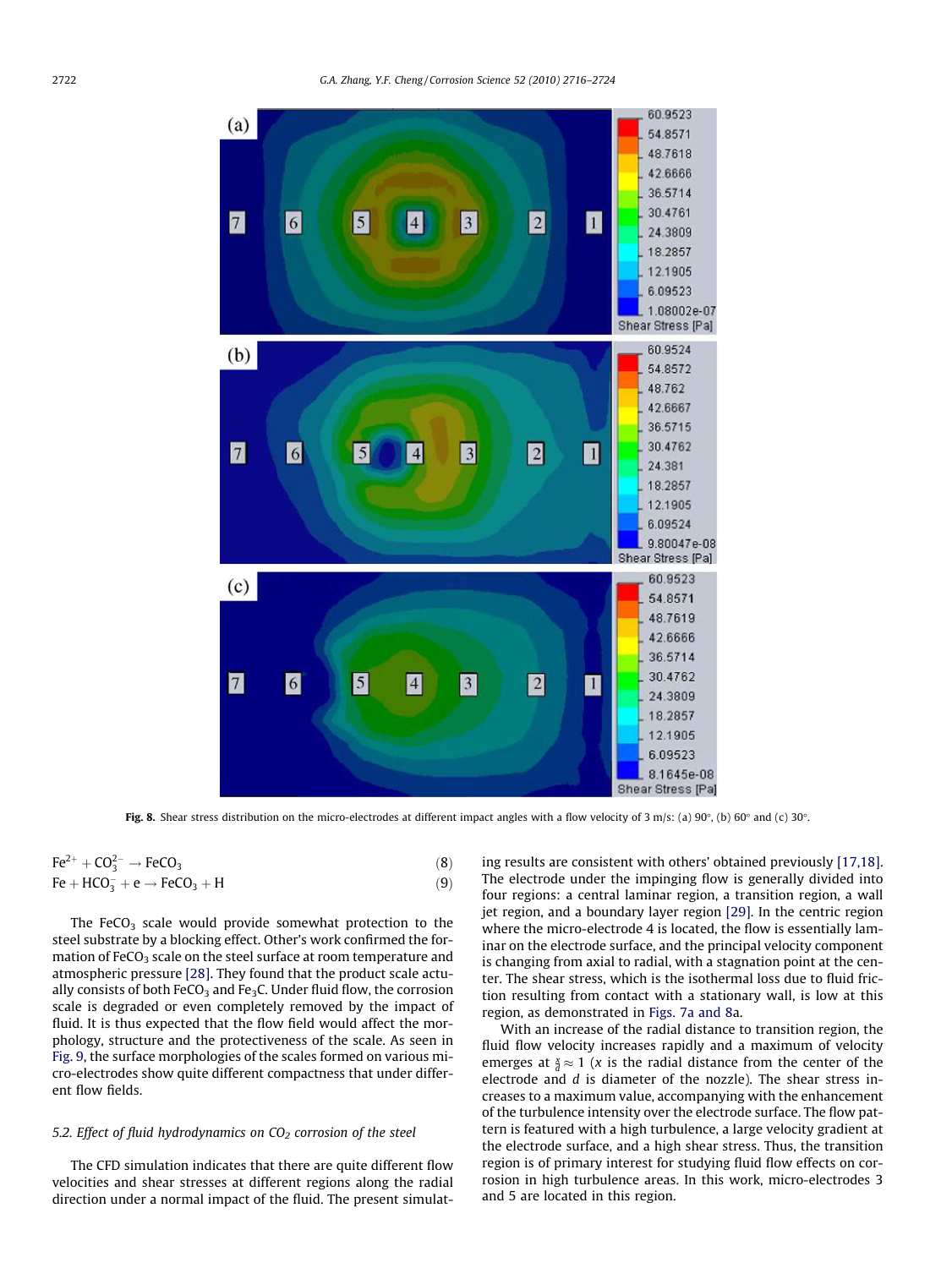<span id="page-7-0"></span> $\overline{d}$ 

Fig. 9. SEM view of the surface morphologies of micro-electrodes after FAC test at an impact angle of 90° with a flow velocity of 3 m/s: (a) micro-electrode 1, (b) microelectrode 2, (c) micro-electrode 3 and (d) micro-electrode 4.

The Sherwood numbers in the centric and transition regions are given by [\[30\]](#page-8-0):

$$
Sh = 0.76 \text{Re}^{0.5} \text{Sc}^{0.33} \quad \frac{x}{d} \leq 1.1 \tag{10}
$$

$$
Sh = 1.04 \text{Re}^{0.5} Sc^{0.33} \quad \frac{x}{d} \leqslant 2.2 \tag{11}
$$

where Sh is Sherwood number (Sh =  $Kd/D$ ), Re is Reynolds number ( $Re = Vd/v$ ), Sc is Schmidt number ( $Sc = v/D$ ), V is the free jet flow velocity,  $D$  is diffusion coefficient,  $\nu$  is kinematic viscosity, and  $K$ is mass transfer coefficient. The mass transfer coefficients in the two regions are thus derived as:

$$
K_{cen} = 0.76d^{-0.5}v^{-0.17}D^{0.67}V^{0.5} \quad \frac{x}{d} \leq 1.1
$$
 (12)

$$
K_{tran} = 1.04d^{-0.5}v^{-0.17}D^{0.67}V^{0.5} \quad \frac{x}{d} \leq 2.2
$$
 (13)

It is obvious that the mass transfer rate in the transition region is higher than that in the centric region.

Electrochemical measurements, including polarization curve, linear polarization resistance and EIS measurement [\(Figs. 3–5\)](#page-2-0), demonstrate that there are different electrochemical activities and corrosion behavior for micro-electrodes locating at different flow fields. Apparently, fluid hydrodynamics play an important role in FAC of the steel. As analyzed, in the  $CO<sub>2</sub>$ -saturated formation water, the cathodic process is primarily mass transfer controlled. In the centric region, the low mass transfer rate results in a low cathodic current density and a low shear stress on the electrode surface. In the transition region, the high flow velocity, and thus the high mass transfer rate would enhance the transportation of reactive species towards the electrode surface, accelerating the cathodic reaction. Moreover, under the impingement of the fluid with a high shear stress, the  $FeCO<sub>3</sub>$  scale would be are removed continuously away by the fluid from the steel surface. The SEM

view (Fig. 9c) indicates a less compact corrosion scale present on the surface of micro-electrode 3.

With a further increase of radial distance ( $\frac{x}{d}$   $>$  2), the fluid flow velocity and turbulence intensity decay as the thickness of the wall jet increases and the surrounding fluid is entrained in the jet. The shear stress also decreases with the increase of the radial distance. The decreasing mass transfer rate and shear stress results in a decrease of corrosion rate of the steel, as seen in [Fig. 4](#page-3-0). At the boundary layer region, the flow velocity and the resulting shear stress further decrease, resulting in a further decrease of corrosion rate of the steel.

#### 5.3. Effect of fluid impact angle on FAC of the steel

The electrochemical measurement and CFD simulation results show significant differences in corrosion of the micro-electrodes locating at different positions at oblique and normal impact angles. At the normal impact angle, the flow velocity and shear stress are centric-symmetric, with a maximum value at  $\frac{x}{d} \approx 1$ , resulting in a high corrosion rate. There is stagnation with a low flow velocity and shear stress in the centric region, which is associated with a low corrosion rate. At the oblique impact, the flow field distribution is asymmetric. There are high velocity and shear stress at the side far away from the nozzle, which cause the high corrosion rate of micro-electrodes at these positions. Furthermore, a decrease of impact angle would increase the differences of flow velocity, shear stress and corrosion rate between the side far away from the nozzle and that close to nozzle. For example, at the impact angle of  $60^\circ$ , the stagnation region shifts to the region between micro-electrodes 4 and 5 at the side close to nozzle, while at an impact angle of  $30^\circ$  this stagnation region further shifts to the edge of the sample holder, i.e., micro-electrode 7.